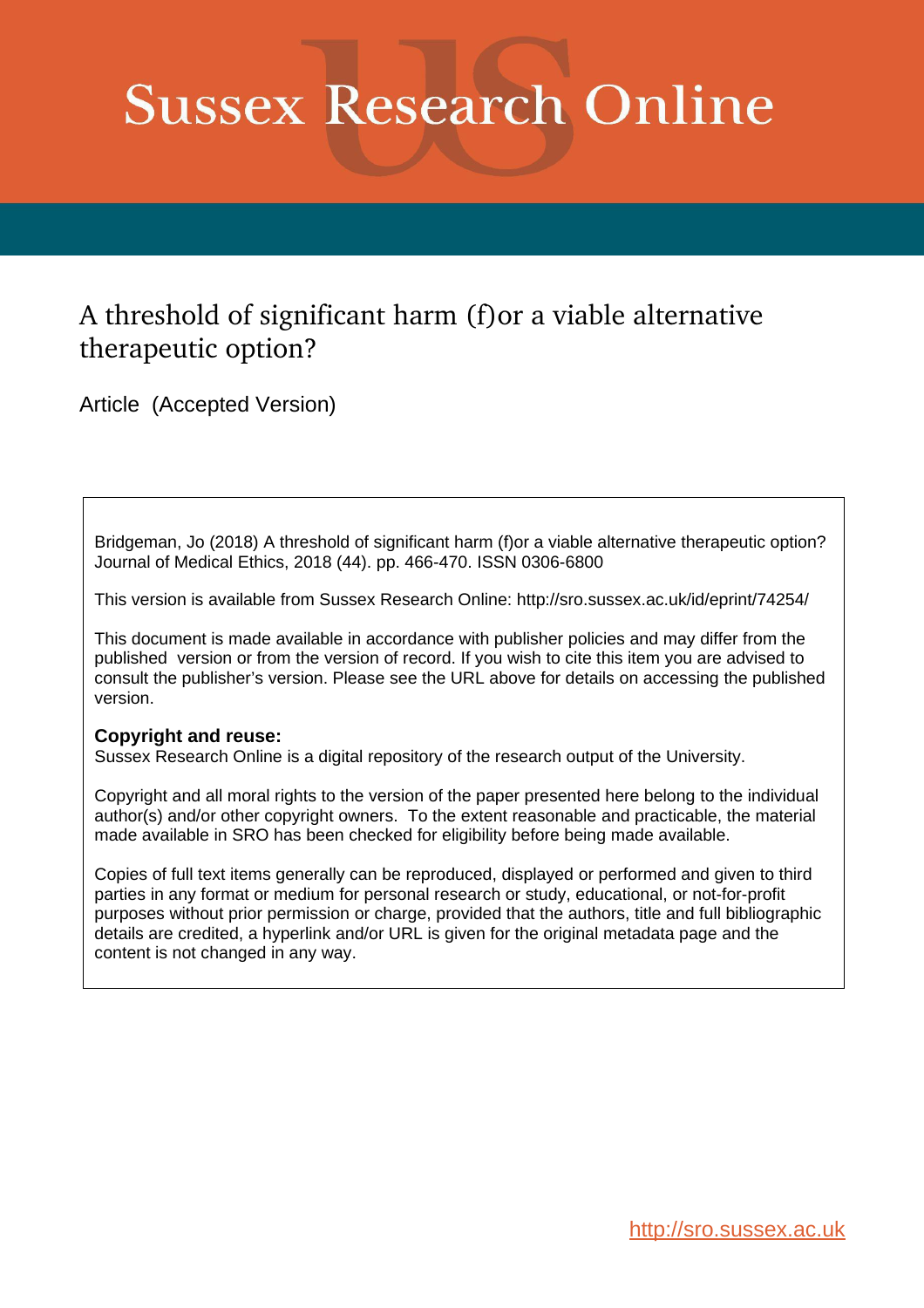### **A Threshold of Significant Harm (F)or A Viable Alternative Therapeutic Option?**

#### **Abstract**

This article critically examines the legal arguments presented on behalf of Charlie Gard's parents, Connie Yates and Chris Gard, based upon a threshold test of significant harm for intervention into the decisions made jointly by holders of parental responsibility. It argues that the legal basis of the argument, from the case of Ashya King, was tenuous. It sought to introduce different categories of cases concerning children's medical treatment when, despite the inevitable factual distinctions between individual cases, the duty of the judge in all cases to determine the best interests of the child is firmly established by the case law. It argues that the focus should not have been upon a threshold for intervention but upon whether his parents had established that the therapy they wanted was a viable alternative therapeutic option. In the April hearing, Charlie's parents relied upon the offer of treatment from a US doctor, by July they had an independent panel of international experts supporting their case although by this time the medical evidence was that it was too late for Charlie. One of Charlie's legacies for future disputes may be that his case highlighted the need for evidence as to whether the treatment parents want for their child is a viable alternative therapeutic option before a court can determine which therapeutic option is in the best interests of the child.

#### **Introduction**

This article undertakes a critical analysis of the legal arguments presented on behalf of the parents of Charlie Gard, Connie Yates and Chris Gard, in their attempt to persuade the appeal courts to overturn the declarations made by Francis J upon application by Great Ormond Street Hospital (GOSH).<sup>i</sup> Given the simplicity and clarity of the law, set out and applied in the judgment of Francis  $J<sub>i</sub>$ <sup> $ii$ </sup> and the discretion it extends to a judge to determine the best interests of the child, it was necessary for Counsel for Charlie's parents to try to distinguish Charlie's case from all the others in which a court has been asked to authorise the withholding or withdrawal of lifesustaining treatment from a child and, from there, to argue that the law as applied to Charlie's situation should be different. In the Court of Appeal, Counsel sought to bracket Charlie's case with *King*, interpreting that as a case in which parental preference prevailed, and in which Baker J had said*,* 

'the State – whether it be the court, or any other public authority – has no business interfering with the exercise of parental responsibility unless the child is suffering or is likely to suffer significant harm as a result of the care given to the child not being what it would be reasonable to expect a parent to give.<sup>'iii</sup>

Drawing upon this, the parents' first ground of appeal was that where both parents are agreed, in the exercise of their parental responsibility, to the administration of a viable alternative therapeutic option offered by a doctor, in the exercise of his or her professional opinion, parental preference should be followed except in those cases where it was likely to cause the child significant harm. In his leading judgment, dismissing the appeal, McFarlane LJ concluded that the authorities demonstrated that there was no 'factor or filter' before the court evaluates the best interests of the child.<sup>iv</sup> Furthermore, that as Francis J had found that administration of nucleoside therapy would be futile, be of no benefit and merely prolong Charlie's 'awful existence', there

 i *In the Matter of Charles Gard* [2017] EWCA Civ 410.

ii *GOSH v Yates & Gard* [2017] EWHC 972, [39]-[41].

iii *In the Matter of Ashya King* [2014] EWHC 2964, [31].

In the Matter of Charles Gard [2017] EWCA Civ 410, [94].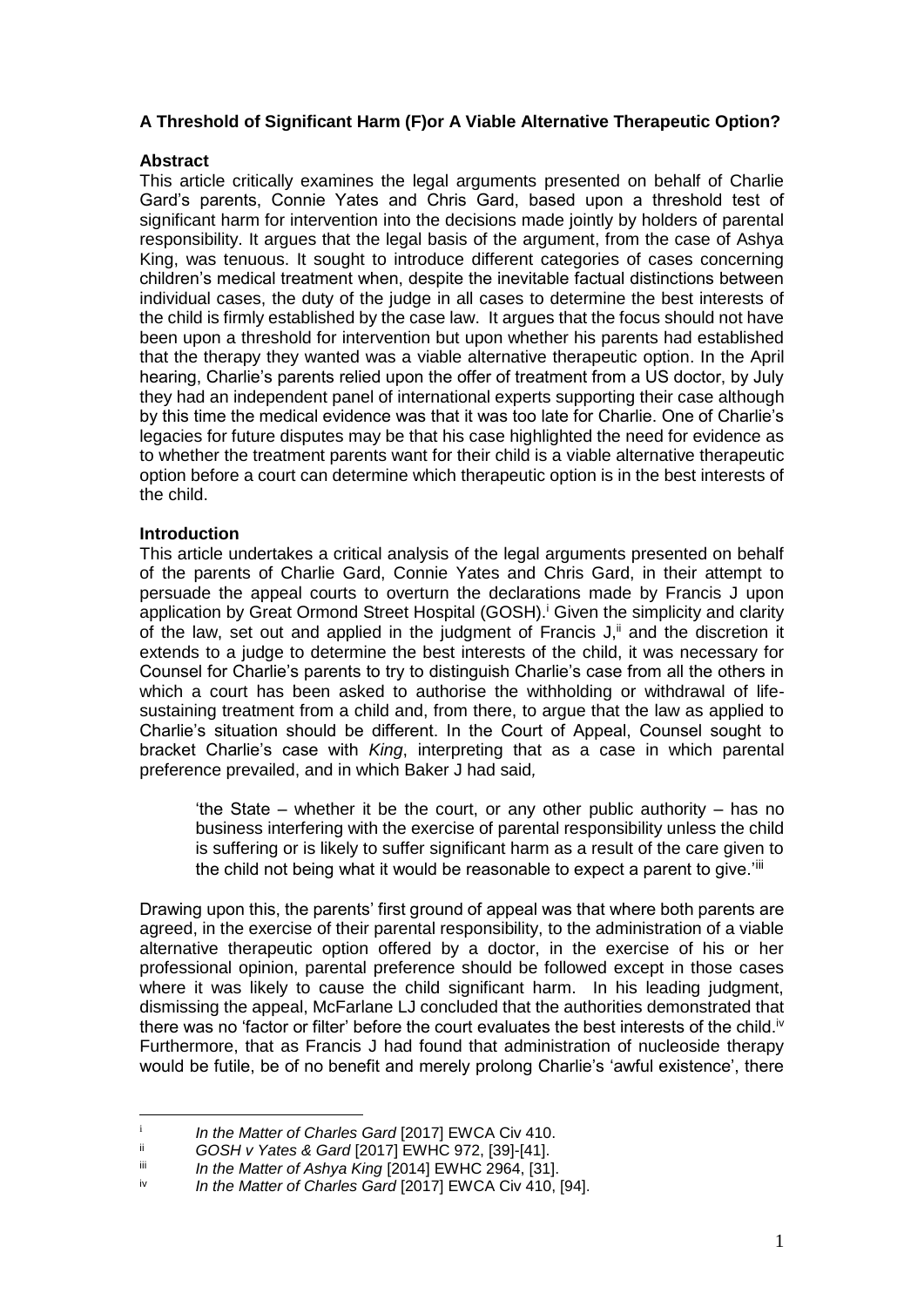was no viable alternative before the court.<sup>v</sup> Finally, although it had not been addressed in the court below, McFarlane LJ concluded that had the judge been invited to find whether Charlie was currently suffering significant harm he would have so concluded<sup>vi</sup> and, it followed, significant harm would result from the continuation of ventilation and Charlie's life in order to administer nucleoside therapy.<sup>vii</sup> Thus, the judge concluded that the submissions had no foundation in law, were contrary to established principle and could not be supported on the facts.

The second ground of appeal, also dismissed, was that the application by GOSH to prevent another providing treatment in the reasonable exercise of their professional judgement was beyond the powers of the hospital as a public authority and in the absence of significant harm outside the court's jurisdiction.<sup>viii</sup> The argument was that whilst the Trust could apply to court and the court could make a declaration that it was lawful for the hospital not to provide nucleoside therapy, it could not seek by way of a court order to prevent the parents from taking up the offer of treatment elsewhere. The Court of Appeal preferred the submission of Ms Gollop QC for GOSH that the issue had arisen between the parents and the clinicians which the Trust had properly brought before the court for a judge to decide according to the best interests of the child.<sup>ix</sup>

In this article, it is argued that the legal basis for the arguments grounded in the earlier case of Ashya King was tenuous. It sought to introduce different categories of cases concerning children's medical treatment into the law when, despite the inevitable factual distinctions between individual cases, the duty of the judge in all cases to determine the best interests of the child is firmly established by the case law. However, consideration of the cases of *King* and *Gard* together reveal the need for parents to secure evidence that what they want is a viable alternative therapeutic option before the court can determine which option is in the best interests of the child. To develop that argument this article critically examines the arguments taking each of the conclusions of McFarlane LJ in the Court of Appeal in turn.

#### **No 'factor or filter' before the court considers best interests**

The Children Act 1989 places primary responsibility for the welfare of children with their parents, including the responsibility to make decisions as to the medical treatment their child will receive from the options available, according to their judgement of the best interests of the child.(4) If disagreement between parents and clinicians about a child's medical treatment cannot be resolved, the matter must be referred to court by a party with an interest in the issue.(5) The test applied by the judge is the 'well being, welfare or best interests'(6) of the child.

In submissions to the Court of Appeal two previous cases were noted when, it was argued, there had been an attempt to 'establish bespoke sub-categories, to which a different test might apply',**<sup>x</sup>** *Re J* (1991) (7) and *Re T* (1997).(8) As is apparent from the dates of these two cases both were early in the jurisprudence of the court on children's medical treatment. *Re J* (1991)(7) concerned an application to withhold ventilation from a child whilst the court in *Re T* (1997) was asked to override parental refusal of consent to a liver transplant operation for their child. In the first, Counsel for the Official Solicitor submitted that the principle of the sanctity of life meant that a court

1

v *In the Matter of Charles Gard* [2017] EWCA Civ 410, [97].

vi *In the Matter of Charles Gard* [2017] EWCA Civ 410, [114].

vii *In the Matter of Charles Gard* [2017] EWCA Civ 410, [115].

viii *In the Matter of Charles Gard* [2017] EWCA Civ 410, [84].

In the Matter of Charles Gard [2017] EWCA Civ 410, [88], [117].

x *In the Matter of Charles Gard* [2017] EWCA Civ 410, [79], referring to the submission of Ms Butler-Cole for the Guardian.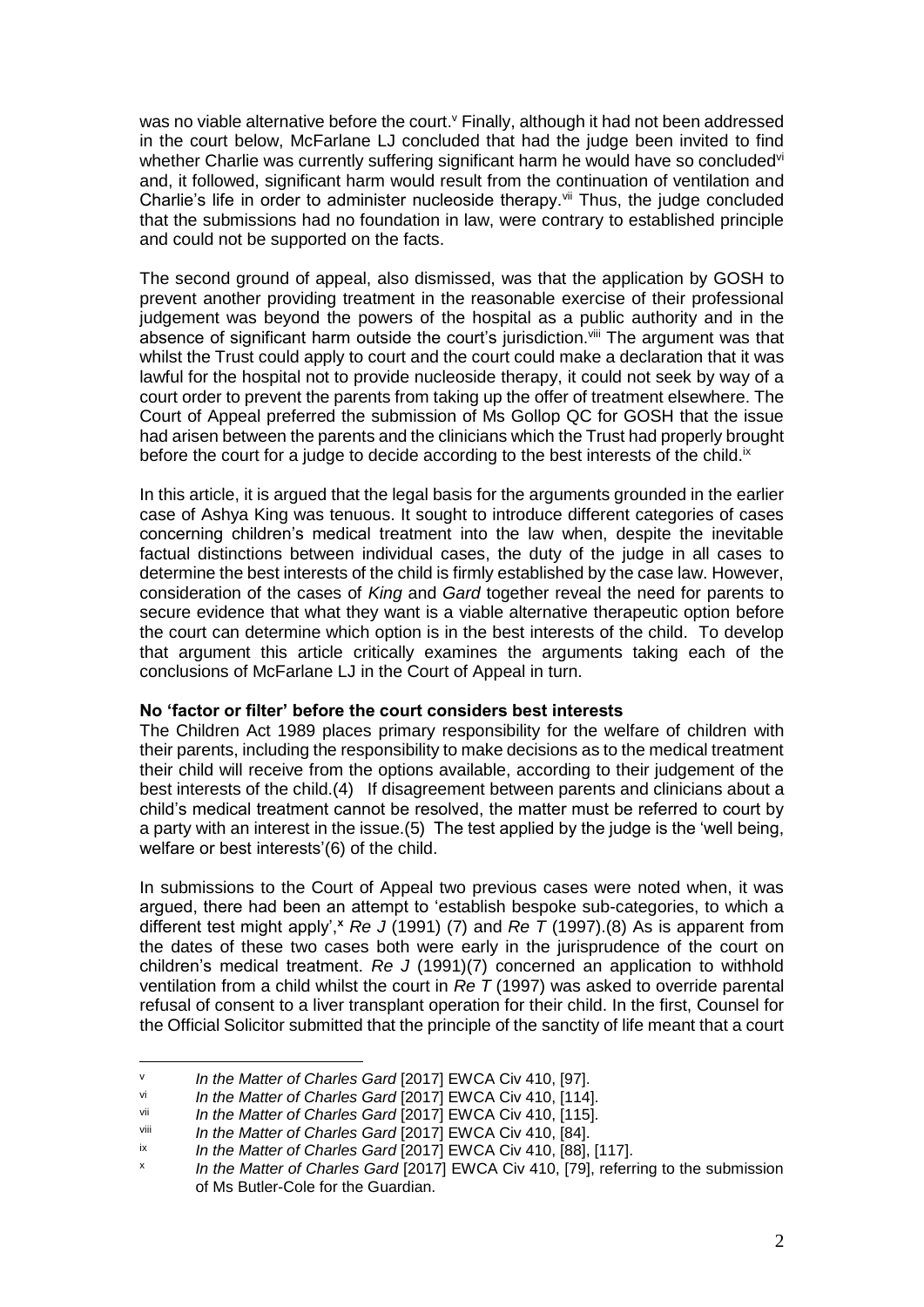is 'never justified in withholding consent to treatment which could enable a child to survive a life-threatening condition' or, in the alternative, submitted that the court could sanction the withholding of life-saving treatment only where the child's life would demonstrably be intolerable. Their Lordships restated the law that, in wardship cases, the paramount consideration is the best interests of the child in determination of which there is a 'very strong presumption in favour of a course of action which will prolong life' but that 'intolerability' was not, as had been submitted to the court, 'a quasistatutory yardstick.'<sup>xi</sup>

In one of the few cases in which the parental appeal succeeded on both point of law and in overturning the decision of the first instance judge, the Court of Appeal in *Re T* held that the judge had been wrong to ask whether the decision of the child's parents was reasonable. On behalf of the parents, Mr Francis QC (who was the judge in the Charlie Gard case) challenged the judge's conclusion that the parents' refusal of consent to the transplant was unreasonable and submitted that 'where the welfare of a child required a family decision that decision if reasonable ought to be respected and the inherent jurisdiction of the court ought not to be exercised to overrule it.<sup>'xii</sup> Rejecting that submission, Butler-Sloss LJ explained that it was clearly established that in an application under the court's inherent jurisdiction the welfare of the child is paramount.<sup>xiii</sup> On both occasions the Court of Appeal affirmed the best interests test.

The quote from the judgment of Baker J in *King* relied upon by Counsel and quoted above was the third legal principle the judge stated that he must apply. The first and most important was that 'Ashya's welfare is my paramount consideration', xiv the second was to have regard to Ashya's human rights under Articles 2 (right to life) and 8 (right to respect for a private and family life) of the European Convention of Human Rights. $x<sup>w</sup>$ Baker J did not consider whether the treatment preference of Ashya's parents would cause him to suffer significant harm. The judge decided that it was in Ashya's best interests to be provided with the medical treatment his parents proposed in a 'coherent and reasonable' treatment plan and for which they had funding and transport. Their plan was not opposed by his doctors, CAFCASS or the local authority so there was no reason for the judge to oppose the plan.<sup>xvi</sup> The *King* case did not establish different a category of case and therefore offered a tenuous basis for the development of one based upon a threshold of significant harm where parents have identified an alternative treatment option. Whilst the individual facts of cases will invariably differ and they could be brought together in broad groupings, in terms of the law there are no distinct categories of cases. Forty years of case law has established that, without exception, decisions made by the courts on behalf of children are made according to the principle of the best interests of the child. But a decision about what is best for the child necessarily requires options from which to choose.

#### **Evidence of a Viable Alternative Therapy?**

1

At the hearing in April, the first question for Francis J was whether it was in Charlie's best interests to undergo a trial of nucleoside bypass therapy. A recognised expert in the field was offering what Charlie's parents believed was a viable alternative to the withdrawal of ventilation and provision of palliative care which the clinicians at GOSH considered to be in Charlie's best interests. However, at that time, the weight of evidence before the judge from the GOSH clinicians, second opinions and

xi *Re J (a minor) (wardship: medical treatment)* [1991] Fam 33, 46.

xii *Re T (Wardship: Medical Treatment*) [*1997*] *1* WLR *242,* 248.

xiii *Re T (Wardship: Medical Treatment*) [*1997*] *1* WLR *242,* 250.

In the Matter of Ashya King [2014] EWHC 2964, [29].

xv *In the Matter of Ashya King* [2014] EWHC 2964, [30].

xvi *In the Matter of Ashya King* [2014] EWHC 2964, [33], [34].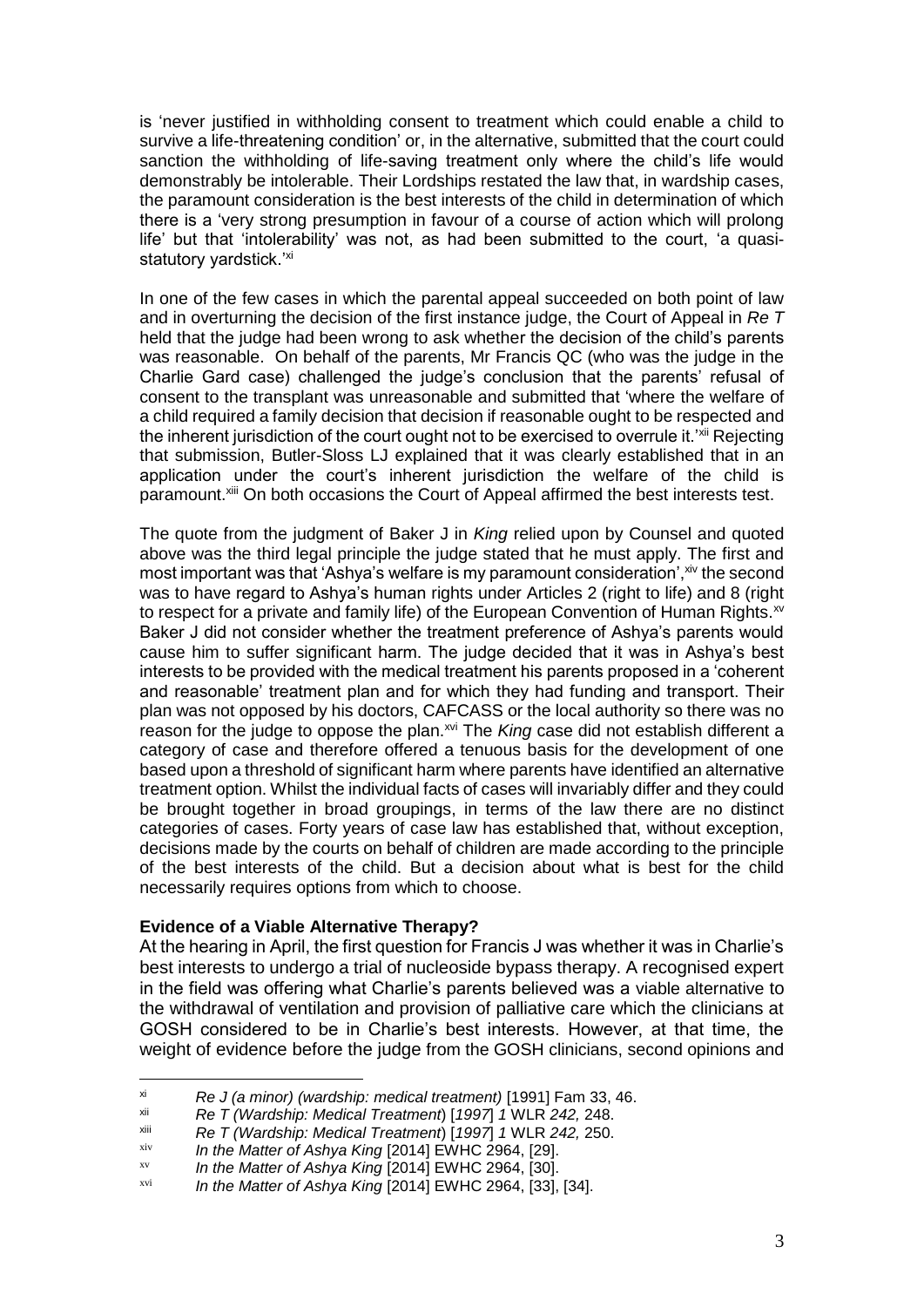the consultant instructed by the family was that, given the deterioration in Charlie's condition caused by the seizures he had suffered from January, the therapy was futile. Against this stood the view of Professor Hirano who considered there to be a theoretical possibility that the therapy would be effective in Charlie's condition and might make a modest difference to his life expectancy.<sup>xvii</sup> Charlie's parents could not understand why they were prevented from accepting the offer of treatment from an expert made in the exercise of his professional judgement. At that point, Francis J observed, Professor Hirano had been given access to Charlie's medical notes but had not examined Charlie. As Francis J explained in his July judgment, '[i]t seems to me to be a remarkably simple proposition that if a doctor is to give evidence to this court about the prospect of effective treatment in respect of a child whose future is being considered by the court, that Dr should see the patient before the court can sensibly rely upon his evidence.'(9) In July, Charlie's parents asked GOSH to return to court for consideration of new evidence from an independent panel of international experts, including two who had examined Charlie and remained willing to treat him.<sup>xviii</sup> A full body MRI performed at this time revealed the extent to which he had suffered irreversible muscle atrophy. As Charlie's parents observed 'when on the verge of being able to satisfy this Court (by new evidence and/or a new appreciation of existing evidence) that treatment was in Charlie's best interests' '[f]or Charlie, it is now too late.<sup>xix</sup> In April, Francis J's conclusion that trial of the therapy was not in Charlie's best interests was inevitable given the lack of evidence that it was a viable alternative therapeutic option. There was no doubt that Professor Hirano was an expert in the field but his opinion was theoretical rather than a professional opinion that the therapy would be effective in the treatment of Charlie. Had Charlie's parents amassed by April the evidence they had three months later, they may well have been able to demonstrate that nucleoside therapy was a viable alternative therapeutic option. Best interests is, as is well known, wider than the clinical interests and the judge could still have decided that it was not in Charlie's best interests to undergo a trial of the therapy. But if the court does not have before it evidence that what the parents want is a viable alternative therapeutic option for their child, it cannot be an option from which the court can select in deciding upon the best interests of the child.

#### **Was Charlie Suffering Significant Harm?**

1

McFarlane LJ concluded that Charlie would suffer significant harm from a trial of the therapy given the conclusion of Francis J 'that it would be of no benefit for Charlie and that he would need to continue with the regime of life-sustaining treatment, which the judge concluded was not otherwise in his best interests, so that the nucleoside therapy could be administered.<sup> $x$ x</sup> In the Court of Appeal, the judge inevitably drew from conclusions reached in the court below in which there had been no submissions on a threshold of significant harm, according to the existing legal framework, about Charlie's best interests. There was little consideration in the submissions to the Court of Appeal as to how a threshold of significant harm would apply in the context of the medical treatment of a child generally or specifically of a terminally ill child requiring artificial ventilation to sustain life whose parents wished him to receive innovative therapy.<sup>xxi</sup>

xvii *GOSH v Yates & Gard* [2017] EWHC 972, [101], [106].

Position statement on behalf of the parents, 24<sup>th</sup> & 25<sup>th</sup> July, [4]-[8], <https://www.serjeantsinn.com/news/charlie-gard-position-statements/> [last accessed 23/01/18].

 $x$ <sup>ix</sup> Position statement on behalf of the parents, 24<sup>th</sup> & 25<sup>th</sup> July, [31], [18], <https://www.serjeantsinn.com/news/charlie-gard-position-statements/> [last accessed 23/01/18].

xx *In the Matter of Charles Gard* [2017] EWCA Civ 410, [115].

xxi Joe Brierley and Vic Larcher defined innovative therapy as 'any newly introduced treatment, or a new modification to an existing therapy with unproven efficacy and side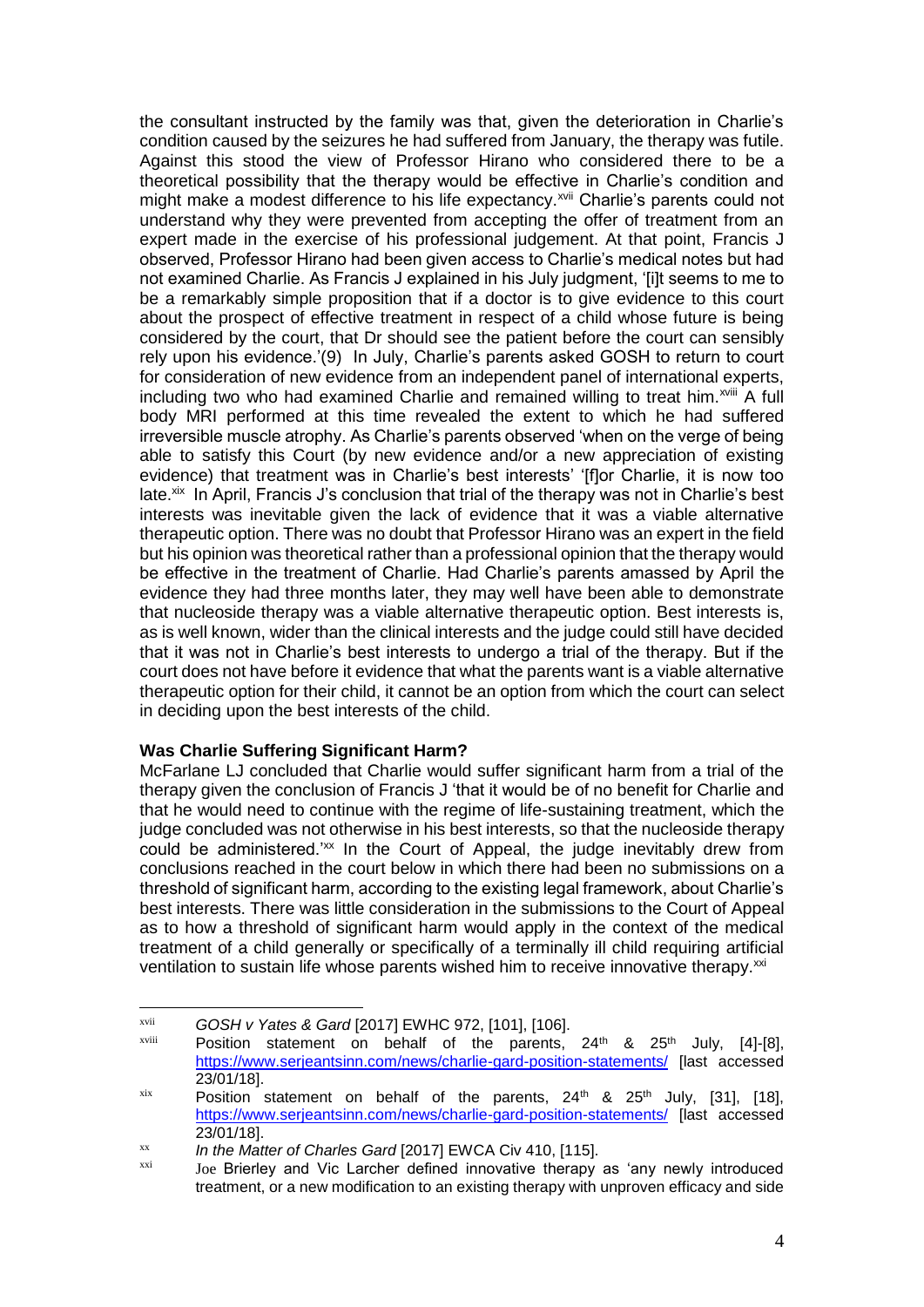Giles Birchley has critically examined the literature which advocates for a harm principle as the appropriate threshold for state intervention in parental decisions about their child's medical treatment.(12) For example, considering parental *refusal* of recommended medical treatment, Douglas Diekema argued that the relevant question is not whether the treatment refused is in the best interests of the child but whether 'the decision of a parent places the child at substantial risk of serious harm.(13) But, he does not define what he understands by substantial risk, harm, or serious harm. Giles Birchley argued that concepts of harm are as complex as those of best interests;(12) no less applied to a seriously ill child to whom innovative therapy, although unproven, offered a theoretical chance of improving his quality of life. The harms caused to a child by artificial ventilation do not change significantly over time, rather the benefits of continued ventilation do or the potential benefits of other treatment made possible by life-sustaining ventilation. Yet, significant harm is a threshold to be crossed not, like in determination of best interests, a balance of benefits and burdens. Furthermore, beyond harm to dignity the harms of artificial ventilation are arguably more significant to a child who can experience pain than one who cannot. As Dominic Wilkinson and Julian Savulescu have asked, how does assessment of significant harm apply to a child who may have been 'beyond experience' and thus unable to experience any pain or discomfort from intensive care? And, would it then be significant harm to keep him in intensive care and administer the therapy if that would mean the chances of the treatment having the effect his parents hope for is as a consequence reduced?(14)

Further, as Giles Birchley observed, arguments of significant harm have connotations of substandard parenting which seem inappropriate in the context of disagreements between parents and professionals over what is best for a seriously ill child. In broad terms, a likelihood of significant harm is the threshold for the courts to exercise public law child protection powers with respect to children and it would be contrary to established law and policy to bring considerations of significant harm into either parental responsibilities or its own duties with respect to the treatment of seriously ill children. Dominic Wilkinson and Tara Nair rightly observed that the decision of the court to override the sincerely held views of parents about their child's treatment will cause distress whether it is explained in terms of best interests or harm.(15) But, as Giles Birchley responded, using the language of best interests rather than harms is important in the public judgments of the court which relay messages to others beyond the parties to the case, in this context about the standards expected in the care of children.(16) In response to the view of Charles Foster that a harm threshold serves as a hurdle to challenging parental decisions thus serving to protect parental decisions by setting the bar for intervention higher,(17) Birchley rightly observes that a threshold of significant harm for intervention in the decisions of parents suggests a society in which children are treated as objects of parental autonomy(18, 19) and not as individuals with rights worthy of protection (20) when law and policy are gradually giving recognition to the latter. Finally, he points out that communication between professionals and parents is vital to maintaining the relationship of trust upon which the shared care of children is delivered and the terms used can contribute to the breakdown in relationship which leaves referral to court as the only option. The legal argument amounted to a claim from Charlie's parents that the treatment they wanted for him would not amount to significant harm, when in reality they were trying to secure for their son a chance of a better quality of life.

1

effect profile, which is being used in the best interests of a patient, often on an experimental and/or compassionate basis'(11).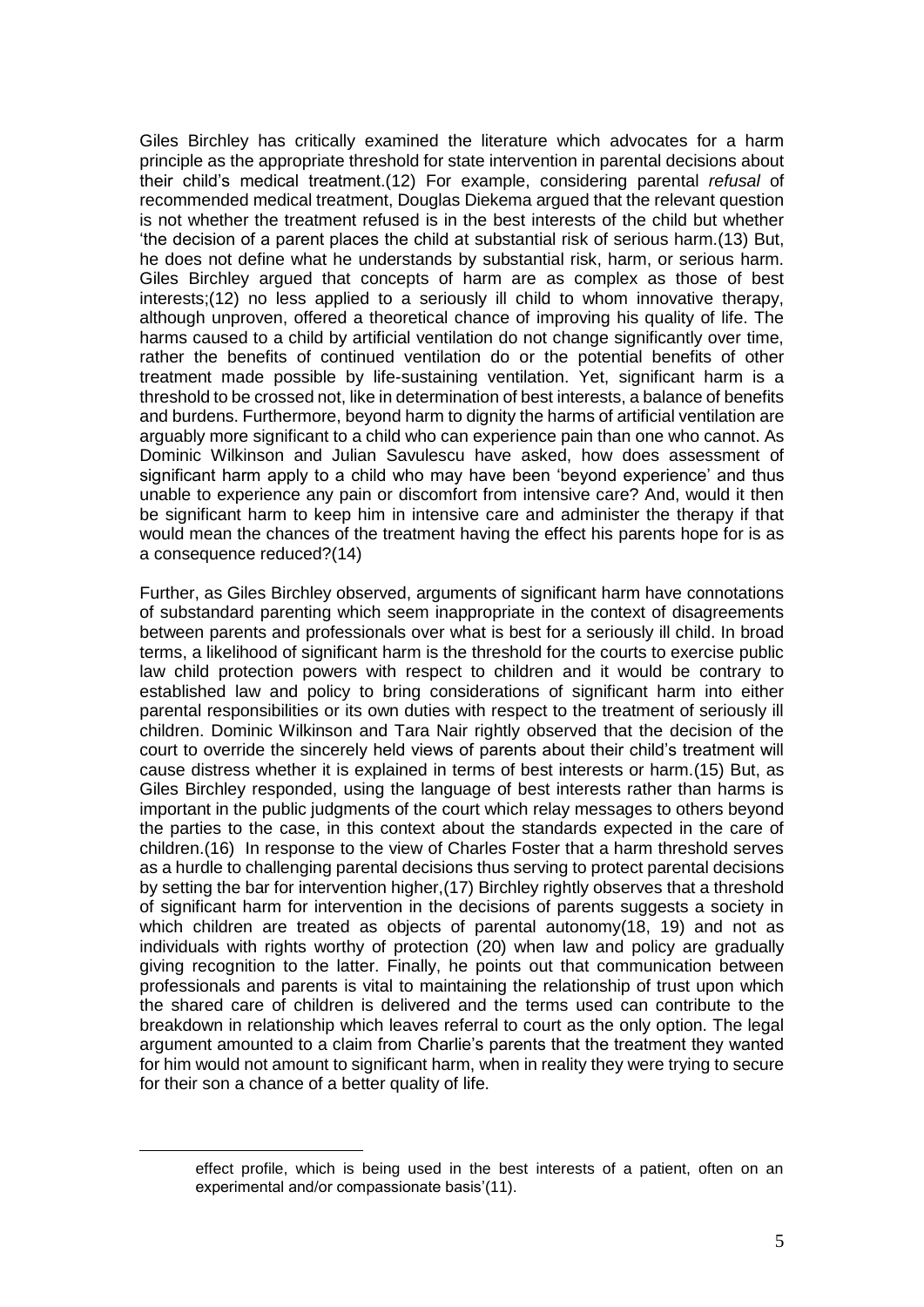#### **State Intervention in the Exercise of Parental Responsibility: NHS Trusts and Courts**

GOSH was critical of Charlie's parents claiming that they believed that 'they alone have the right to decide what treatment Charlie has and does not have.'(21) In contrast, his parents explained that they had fought for Charlie's 'right to receive appropriate medical treatment' believing that they 'ought to have been entrusted with the decision (as supported by scientific rationale and their international and world-renowned experts in mitochondrial disease) as to what was in their own child's best interests'.<sup>xxii</sup> Their claim was thus based in the joint exercise of their parental responsibility to protect the right of their child to a viable alternative therapy.

Charlie's parents were right in the view that, except for the public law powers conferred by the Children Act 1989 upon local authorities, intervention by the state, in the form of an application by a public institution to court for a judge to make a decision about the best interests of their child, is otherwise unparalleled in family life. The Children Act 1989 sets out the applicable principles when there are disagreements between parents, those with parental responsibility or otherwise involved in the day to day care and upbringing of children. This, of course, was not such a case, Charlie's parents were united in their determination to secure for him the therapy they believed offered him a chance of a better quality of life.

Further, the Act whilst giving public authorities powers to intervene into family life in the interests of child protection imposes clear and principled limits upon their exercise. The underpinning premise of the Act, as explained by the Law Commission whose review led to the Act, is that children are best raised by their parents, that public authorities should support parents to take responsibility for their children and only intervene compulsorily where the child is at risk of significant harm.(22) As Francis J observed in his second, July, judgment, '[t]o most like-minded people, a National Health Service trust is as much an arm of the state as is a local authority'. Furthermore, the judge said he could think of 'few more profound cases' than an application by an NHS Trust to have active treatment withdrawn from, and palliative care provided to, a child whose parents believe there is a therapy which offers a chance of improvement in his quality of life.<sup>xxiii</sup> However, as Lady Hale stated when giving the reasons for refusing permission to appeal to the Supreme Court, 'although a child can only be removed from home if it has been established that the child is likely to suffer significant harm, the significant harm requirement does not apply to hospitals asking for guidance as to what treatment is and is not in the best interests of their patients.(23) The hospital was entitled to ask a judge to decide about Charlie's future medical treatment and the judge was entitled to do so.

In *Gard,* McFarlane LJ observed that Baker J's comment in *King*, quoted above, was made with respect to the actions of the public authorities – the local authority and police - when Ashya was removed by his parents from hospital without the knowledge of his doctors. His parents had acted according to their judgement of what was best for their child trying to secure post-operative treatment, following surgery to remove a malignant brain tumour, which they considered offered him the best possible chance with the fewest detrimental effects. However, Ashya had been removed from hospital care at a time when he urgently required post-operative treatment. Furthermore, he was fed by naso-gastric tube and those responsible for his medical care thought that his parents

xxii Position statement on behalf of the parents,  $24<sup>th</sup>$  &  $25<sup>th</sup>$  July, [29], <https://www.serjeantsinn.com/news/charlie-gard-position-statements/> [last accessed 15/12/17].

xxiii Commenting upon the lack of legal aid in such cases and the pro bono representation of Charlie's parents, *Re Gard (A Child)* [2017] EWHC 1909, [17].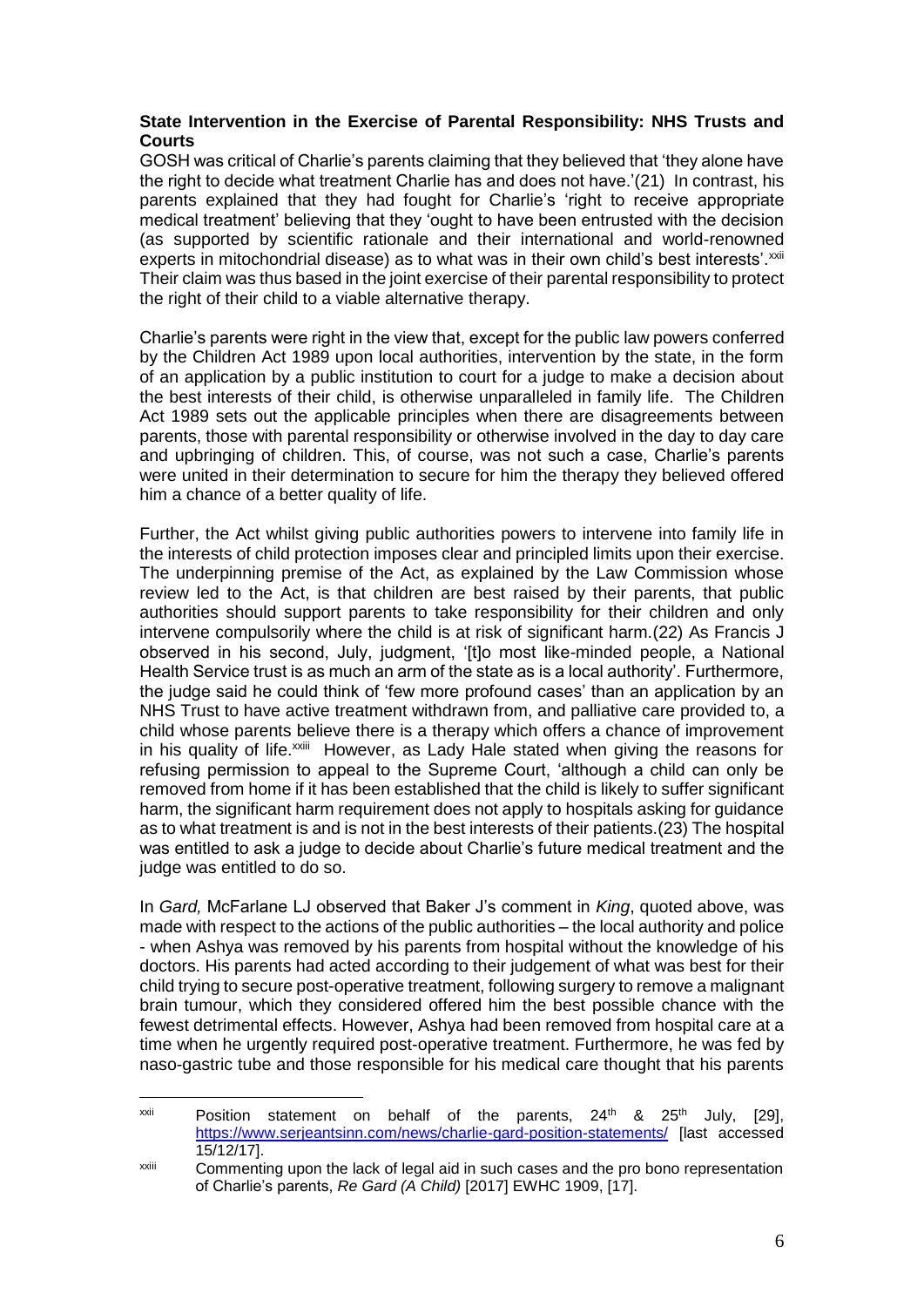had neither the equipment nor skills necessary to administer food to him. There were reasonable grounds for social workers to conclude that his parents' actions placed him at risk of significant harm and for the application by the local authority for leave to apply for Ashya to be made a ward of court.<sup>xxiv</sup>

McFarlane LJ explained that, in contrast to the limitations imposed upon local authorities by the Children Act, there is no threshold of significant harm in cases where the Trust refers to court disagreements about the medical treatment that is in the best interests of a child. There is 'no statutory requirement for a hospital to go through the Section 100 loop.<sup>'xxv</sup> The other cases cited by Mr Gordon QC in support of his submission, *Barnett* and *Re C,* were also applications by the local authority which required leave of the court and not, as in *Gard*, an application by an NHS Trust with respect to a child in its care, which does not.(25, 26) There was much criticism, in the years preceding the Children Act, of the exercise by local authorities of their child protection powers, which can result in the supervision of parenting, or the temporary or permanent removal of a child from the family. In response, the Act imposed specific safeguards upon local authorities and the courts in the exercise of their public law powers. Despite Francis J's observation that Trusts may seem to be an arm of the state, cases concerning the medical treatment of children are private, not public, law cases referred to court by a party with an interest in the welfare of a child, that is, on behalf of the clinicians with legal duties of care to the child. The alternative, to referring unresolved disagreements between parents and professionals to court, as had been argued in *Royal Wolverhampton Hospital NHS Trust,*(27) was that the medical treatment of a child is a matter of clinical judgement. Rather than let the opinion of parents or professionals, both concerned to secure what is best for the child but each unable to agree with the other, to prevail the court exercises its protective jurisdiction offering an independent judgement of the best interests of the child.

# **Conclusion**

In his judgment, making the declarations sought by GOSH, Francis J set out the wellestablished legal framework which he then applied to the facts before him. The Court of Appeal, Supreme Court and European Court of Human Rights affirmed that there currently is no threshold before the court determines which of the treatment options is in the best interests of the child. The attempt to draw on the case of Ashya King to introduce a threshold of significant harm was fraught with difficulties and was emphatically rejected by the courts. The legal arguments raised important questions about the limits of state intervention into family life which were not best formulated in terms of significant harm but rather in terms of whether there was sufficient evidence that what the parents wanted was a viable clinical option which they or the court could select according to judgements of the best interests of the child. Whilst the parents of Ashya King wanted their child to have non-conventional treatment it was a recognised viable therapeutic option. Charlie's parents worked tirelessly to secure the expert evidence they required to demonstrate that what they wanted for Charlie was a viable alternative treatment option. That they may have been able to convince the court of this at a time when 'due to the considerable delay in the commencement of treatment

<sup>1</sup> xxiv *In the Matter of Ashya King* [2014] EWHC 2964, [32], quoted by McFarlane LJ, *In the Matter of Charles Gard* [2017] EWCA Civ 410, [62].

xxv *In the Matter of Charles Gard* [2017] EWCA Civ 410, [99]-[109]. Andrew Bainham has suggested that there is an argument for a threshold where the dispute is not between parents but between parents and another party, such as an NHS Trust although he does not suggest what that should be,(24).